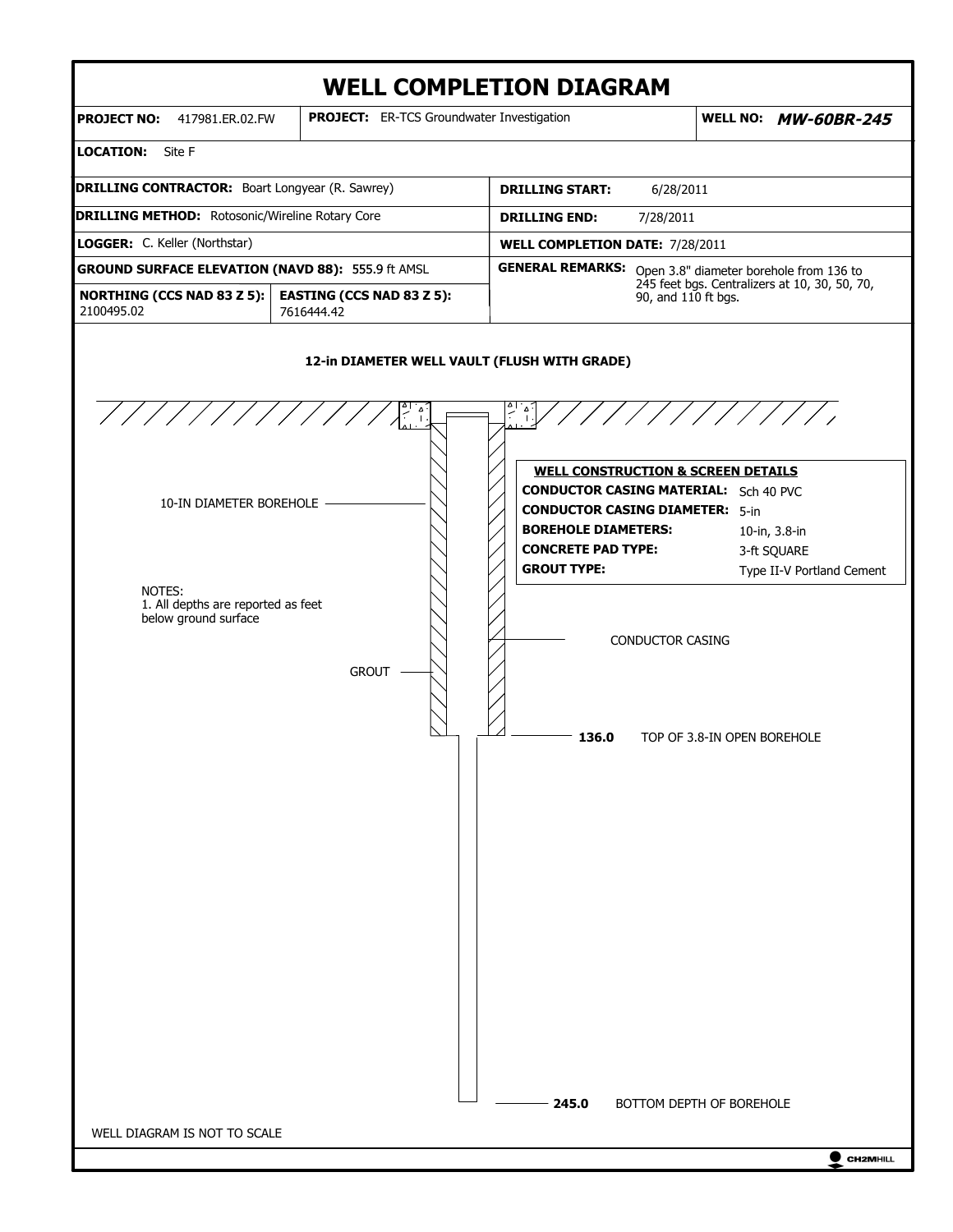**PROJECT NUMBER: 417981.ER.02.FW BH-60**

**BORING NUMBER:**

**SHEET 1 OF 6**

# **ROCK CORE LOG**

PROJECT : PG&E Topock, ER-TCS Investigation

LOCATION : Site F (2100495.0 N, 7616444.4 E)

ELEVATION : 555.9 ft DRILLING CONTRACTOR : Boart Longyear (R. Sawrey)

CORING EQUIPMENT AND METHOD : HQ Wire-Line Rotary

**CH2MHILL** 

|                             | WATER LEVELS: Approx. 99 ft BGS<br>LOGGER: C. Kreller (Northstar)<br>START: 6/24/2011<br>END: 7/28/2011 |                     |                       |                                                                                                   |                    |                                                                          |                                                       |                           |
|-----------------------------|---------------------------------------------------------------------------------------------------------|---------------------|-----------------------|---------------------------------------------------------------------------------------------------|--------------------|--------------------------------------------------------------------------|-------------------------------------------------------|---------------------------|
|                             |                                                                                                         |                     |                       | <b>DISCONTINUITIES</b>                                                                            |                    | <b>LITHOLOGY</b>                                                         | <b>COMMENTS</b>                                       |                           |
|                             |                                                                                                         |                     |                       |                                                                                                   | <b>DESCRIPTION</b> |                                                                          | ROCK TYPE, COLOR,                                     | SIZE AND DEPTH OF CASING, |
|                             |                                                                                                         | D (%)               |                       | DEPTH, TYPE, ORIENTATION, ROUGHNESS,                                                              |                    | MINERALOGY, TEXTURE,<br>HARDNESS, WEATHERING,                            | FLUID LOSS, CORING RATE AND<br>SMOOTHNESS, CAVING ROD |                           |
| DEPTH BELOW<br>SURFACE (ft) | CORE RUN,<br>LENGTH, AND<br>RECOVERY (%)                                                                | $\circ$<br>$\simeq$ | FRACTURES<br>PER FOOT | PLANARITY, INFILLING MATERIAL AND<br>THICKNESS, SURFACE STAINING, AND TIGHTNESS                   | SYMBOLIC LOG       | AND ROCK MASS<br><b>CHARACTERISTICS</b>                                  | DROPS, TEST RESULTS, ETC.                             |                           |
|                             | 137.0                                                                                                   |                     |                       | 137' - Grout material                                                                             |                    | <b>Metadiorite</b>                                                       | Run 1: 10 minutes 0 sec                               |                           |
|                             |                                                                                                         |                     | 5                     | 137.1' - Mechanical fracture<br>137.4, 137.6' - Joint, 65 deg and 30 deg,                         |                    | dusky yellow green, (5GY 5/2),<br>predominantly sodium feldspar and      |                                                       |                           |
|                             | R <sub>1</sub>                                                                                          |                     |                       | smooth, undulating, iron staining, narrow, no                                                     |                    | amphibole, phaneritic, fresh, hard, no                                   |                                                       |                           |
|                             | 3 ft<br>100%                                                                                            | 33                  | $\overline{2}$        | calcite infill<br>138.1, 138.8' - Joint, 40 deg and 80 deg,                                       |                    | foliation, highly fractured and healed<br>with chlorite cement, massive. |                                                       |                           |
|                             |                                                                                                         |                     |                       | smooth, undulating, iron staining, narrow, no                                                     |                    |                                                                          |                                                       |                           |
| 140                         | 140.0                                                                                                   |                     | $\overline{2}$        | calcite infill<br>138.9' - Mechanical break                                                       |                    |                                                                          |                                                       |                           |
|                             |                                                                                                         |                     |                       | 139.1, 139.5' - Joint, 80 deg and 70 deg,<br>smooth, undulating, iron staining, tight at          |                    |                                                                          | Run 2: 17 min 11 sec                                  |                           |
|                             |                                                                                                         |                     | 2                     | 139.1', narrow at 139.5, no calcite infill                                                        |                    |                                                                          |                                                       |                           |
|                             |                                                                                                         |                     | >10                   | 140.0-141.0' - predominantly mechanical<br>fractures                                              |                    |                                                                          |                                                       |                           |
|                             |                                                                                                         |                     |                       | 141' - multiple fractures, iron staining                                                          |                    |                                                                          |                                                       |                           |
|                             | R <sub>2</sub><br>5 <sub>ft</sub>                                                                       | 16                  | >10                   |                                                                                                   |                    |                                                                          |                                                       |                           |
|                             | 100%                                                                                                    |                     |                       |                                                                                                   |                    |                                                                          |                                                       |                           |
|                             |                                                                                                         |                     | >10                   |                                                                                                   |                    |                                                                          |                                                       |                           |
|                             |                                                                                                         |                     |                       |                                                                                                   |                    |                                                                          |                                                       |                           |
|                             |                                                                                                         |                     | >10                   | 144' - Joint, 20 deg, smooth, undulating, iron<br>staining, no calcite infill, narrow             |                    |                                                                          |                                                       |                           |
| 145                         | 145.0<br>R <sub>3</sub>                                                                                 |                     |                       |                                                                                                   |                    |                                                                          |                                                       |                           |
|                             |                                                                                                         |                     | $\mathbf 1$           | 145.0-147.0' - Mechanical fractures<br>predominant                                                |                    |                                                                          | Run 3: 14 min 11 sec                                  |                           |
|                             |                                                                                                         |                     |                       |                                                                                                   |                    |                                                                          |                                                       |                           |
|                             |                                                                                                         |                     | >10                   |                                                                                                   |                    |                                                                          |                                                       |                           |
|                             |                                                                                                         |                     |                       |                                                                                                   |                    |                                                                          |                                                       |                           |
|                             | 5 ft                                                                                                    | 73                  | $\overline{2}$        | 147.1, 147.4' - Joint, 70 deg and 30 deg,<br>smooth, undulating, <2 mm calcite infilling,         |                    |                                                                          |                                                       |                           |
|                             | 100%                                                                                                    |                     |                       | no iron staining, tight                                                                           |                    |                                                                          |                                                       |                           |
|                             |                                                                                                         |                     | 5                     | 148.3, 148.5' - Joint, 60 deg and 80 deg,<br>smooth, undulating, minor iron staining,             |                    |                                                                          |                                                       |                           |
|                             |                                                                                                         |                     |                       | narrow                                                                                            |                    |                                                                          | Run 3: 14 min 11 sec                                  |                           |
| 150                         | 150.0                                                                                                   |                     | 0                     |                                                                                                   |                    |                                                                          |                                                       |                           |
|                             |                                                                                                         |                     |                       | 150' - Predominantly mechanical fractures                                                         |                    |                                                                          | Run 4: 16 min 51 sec                                  |                           |
|                             |                                                                                                         |                     | 2                     |                                                                                                   |                    |                                                                          |                                                       |                           |
|                             |                                                                                                         |                     |                       | 151' - Predominantly mechanical fractures                                                         |                    |                                                                          |                                                       |                           |
|                             |                                                                                                         |                     | 1                     |                                                                                                   |                    |                                                                          |                                                       |                           |
|                             | R <sub>4</sub><br>5 ft                                                                                  | 70                  | 2                     | 152' - Mechanical fractures                                                                       |                    |                                                                          |                                                       |                           |
|                             | 100%                                                                                                    |                     |                       |                                                                                                   |                    |                                                                          |                                                       |                           |
|                             |                                                                                                         |                     | 0                     |                                                                                                   |                    |                                                                          |                                                       |                           |
|                             |                                                                                                         |                     |                       |                                                                                                   |                    |                                                                          |                                                       |                           |
|                             |                                                                                                         |                     | $\mathbf 0$           |                                                                                                   |                    |                                                                          |                                                       |                           |
| 155                         | 155.0                                                                                                   |                     |                       |                                                                                                   |                    |                                                                          |                                                       |                           |
|                             |                                                                                                         |                     | 3                     | 155.5, 155.7, 155.8' - Joint (3), 30, 90, and 60<br>deg, smooth, undulating, iron staining, tight |                    |                                                                          | Run 5: 15 min 20 sec                                  |                           |
|                             |                                                                                                         |                     |                       | 156.7' - Joint, 50 deg, smooth, undulating,                                                       |                    |                                                                          |                                                       |                           |
|                             |                                                                                                         |                     | $\mathbf{1}$          | iron staining, tight                                                                              |                    |                                                                          |                                                       |                           |
|                             |                                                                                                         |                     |                       |                                                                                                   |                    |                                                                          |                                                       |                           |
|                             |                                                                                                         |                     |                       |                                                                                                   |                    |                                                                          |                                                       |                           |
|                             |                                                                                                         |                     |                       |                                                                                                   |                    |                                                                          |                                                       |                           |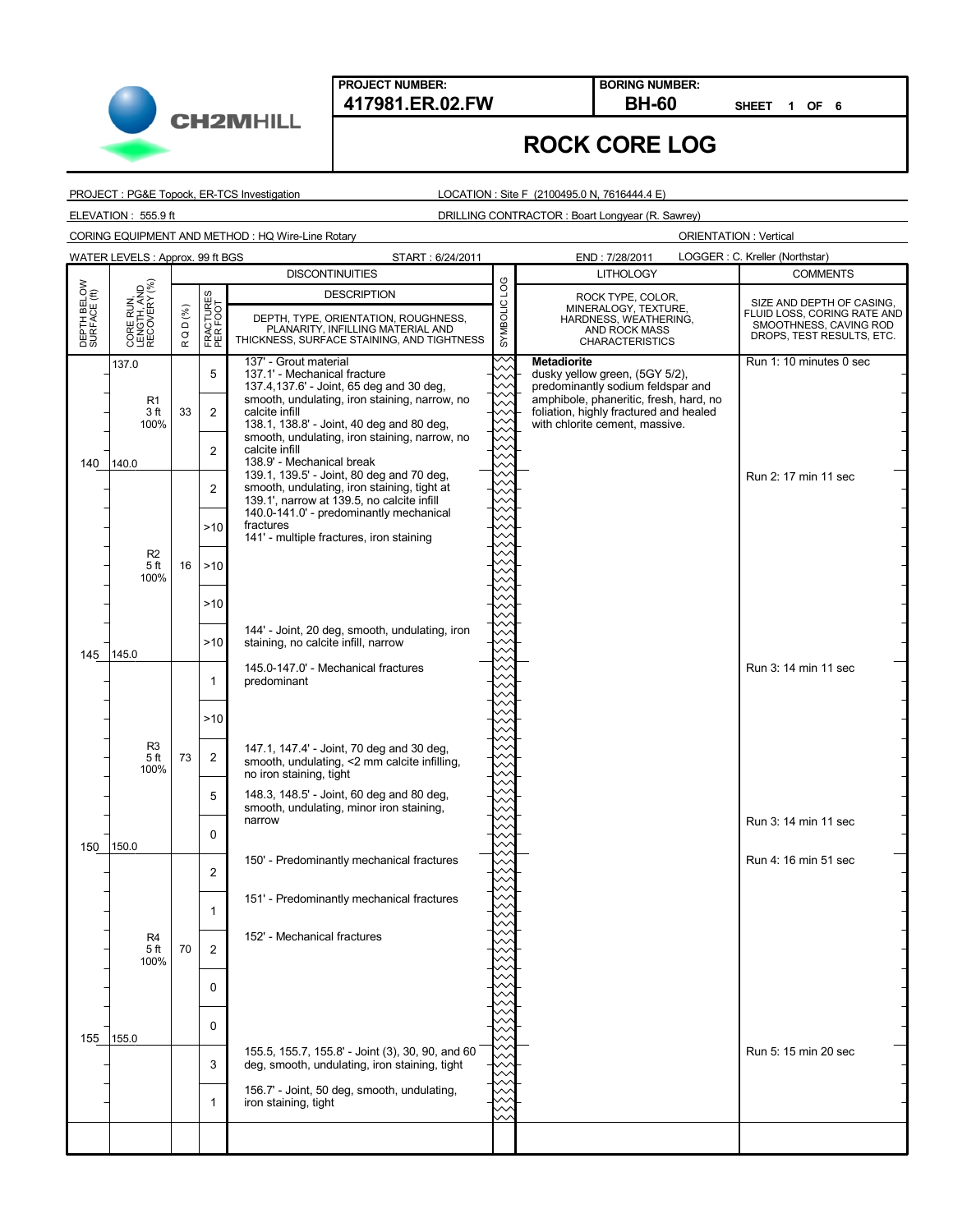

**SHEET 2 OF 6**

# **ROCK CORE LOG**

PROJECT : PG&E Topock, ER-TCS Investigation

LOCATION : Site F (2100495.0 N, 7616444.4 E)

ELEVATION : 555.9 ft DRILLING CONTRACTOR : Boart Longyear (R. Sawrey)

CORING EQUIPMENT AND METHOD : HQ Wire-Line Rotary

**CH2MHILL** 

|                             | WATER LEVELS: Approx. 99 ft BGS<br>LOGGER : C. Kreller (Northstar)<br>START: 6/24/2011<br>END: 7/28/2011 |                                                     |                       |                                                                                                                                    |                    |                                                                                                                    |                                                                                    |                           |
|-----------------------------|----------------------------------------------------------------------------------------------------------|-----------------------------------------------------|-----------------------|------------------------------------------------------------------------------------------------------------------------------------|--------------------|--------------------------------------------------------------------------------------------------------------------|------------------------------------------------------------------------------------|---------------------------|
|                             |                                                                                                          |                                                     |                       | <b>DISCONTINUITIES</b>                                                                                                             |                    | <b>LITHOLOGY</b>                                                                                                   | <b>COMMENTS</b>                                                                    |                           |
| DEPTH BELOW<br>SURFACE (ft) |                                                                                                          |                                                     |                       |                                                                                                                                    | <b>DESCRIPTION</b> |                                                                                                                    | ROCK TYPE, COLOR,                                                                  | SIZE AND DEPTH OF CASING, |
|                             | CORE RUN,<br>LENGTH, AND<br>RECOVERY (%)                                                                 | $\textsf{Q} \mathrel{\mathsf{D}} (\%)$<br>$\propto$ | FRACTURES<br>PER FOOT | DEPTH, TYPE, ORIENTATION, ROUGHNESS,<br>PLANARITY, INFILLING MATERIAL AND<br>THICKNESS, SURFACE STAINING, AND TIGHTNESS            | SYMBOLIC LOG       | MINERALOGY, TEXTURE,<br>HARDNESS, WEATHERING,<br>AND ROCK MASS<br><b>CHARACTERISTICS</b>                           | FLUID LOSS, CORING RATE AND<br>SMOOTHNESS, CAVING ROD<br>DROPS, TEST RESULTS, ETC. |                           |
|                             | R <sub>5</sub><br>5 <sub>ft</sub><br>100%                                                                | 80                                                  | $\overline{2}$        | 157.2, 157.9' - Joint, 10 deg and 10 deg,<br>rough, undulating, iron staining, narrow                                              |                    | <b>Metadiorite</b><br>dusky yellow green, (5GY 5/2),<br>predominantly sodium feldspar and                          | Run 5: 15 min 20 sec                                                               |                           |
|                             |                                                                                                          |                                                     | 1                     | 158.9' - Joint, 50 deg, smooth, undulating,<br>iron staining, tight                                                                |                    | amphibole, phaneritic, fresh, hard, no<br>foliation, highly fractured and healed<br>with chlorite cement, massive. |                                                                                    |                           |
| 160                         | 160.0                                                                                                    |                                                     | $\mathbf 0$           |                                                                                                                                    |                    |                                                                                                                    |                                                                                    |                           |
|                             |                                                                                                          |                                                     | 1                     | 160.5' - Joint, 40 deg, rough, undulating,<br><2mm calcite infilling, iron staining, tight                                         |                    |                                                                                                                    | Run 6: 15 min 0 sec                                                                |                           |
|                             |                                                                                                          |                                                     | $\mathbf 1$           | 161.7' - Mechanical fracture                                                                                                       |                    |                                                                                                                    | Run 6: 15 min 0 sec                                                                |                           |
|                             | R <sub>6</sub><br>5 <sub>ft</sub><br>100%                                                                | 100                                                 | $\mathbf{1}$          | 162.8' - Joint, 40 deg, smooth, undulating,                                                                                        |                    |                                                                                                                    |                                                                                    |                           |
|                             |                                                                                                          |                                                     | 1                     | iron staining, tight<br>163.7' - Joint, 20 deg, smooth, undulating,                                                                |                    |                                                                                                                    |                                                                                    |                           |
| 165                         | 165.0                                                                                                    |                                                     | $\Omega$              | iron staining, tight                                                                                                               |                    |                                                                                                                    |                                                                                    |                           |
|                             |                                                                                                          |                                                     | 2                     | 165.3, 165.7, 165.8' - Joint (3), 50, 60, and 60<br>deg, rough, undulating, iron staining, narrow                                  |                    |                                                                                                                    | Run 7: 17 min 52 sec                                                               |                           |
|                             |                                                                                                          |                                                     | 0                     |                                                                                                                                    |                    |                                                                                                                    |                                                                                    |                           |
|                             | R7<br>5 ft<br>100%                                                                                       | 86                                                  | $\mathbf{1}$          | 167.1' - Joint, horizontal, smooth, undulating,<br>iron staining, moderately narrow<br>167.8' - Joint, 10 deg, smooth, undulating, |                    |                                                                                                                    |                                                                                    |                           |
|                             |                                                                                                          |                                                     | 1                     | iron staining, tight<br>168.8' - Joint, 20 deg, smooth, undulating,                                                                |                    |                                                                                                                    |                                                                                    |                           |
| 170                         | 170.0                                                                                                    |                                                     | $\Omega$              | minor iron staining, moderately narrow                                                                                             |                    |                                                                                                                    | Run 7: 17 min 52 sec                                                               |                           |
|                             |                                                                                                          |                                                     | 1                     | 170.8' - Joint, 40 deg, smooth, undulating,                                                                                        |                    |                                                                                                                    | Run 8: 60 min 0 sec, water<br>pump issues on rig.                                  |                           |
|                             |                                                                                                          |                                                     | $\mathbf{1}$          | iron staining, narrow, no calcite infill<br>171.7' - Mechanical fracture                                                           |                    |                                                                                                                    |                                                                                    |                           |
|                             | R <sub>8</sub><br>5 ft<br>100%                                                                           | 86                                                  | $\mathbf{1}$          | 172.6' - Mechanical fracture                                                                                                       |                    |                                                                                                                    |                                                                                    |                           |
|                             |                                                                                                          |                                                     | 1                     |                                                                                                                                    |                    |                                                                                                                    | Run 8: 60 min 0 sec, water<br>pump issues on rig.                                  |                           |
| 175                         | 175.0                                                                                                    |                                                     | $\Omega$              | 173.8' - Joint, 20 deg, smooth, undulating,<br>minor iron staining, narrow                                                         |                    |                                                                                                                    |                                                                                    |                           |
|                             |                                                                                                          |                                                     | $\mathbf 0$           |                                                                                                                                    |                    |                                                                                                                    | Run 9: 20 min 10 sec                                                               |                           |
|                             |                                                                                                          |                                                     | $\overline{c}$        |                                                                                                                                    |                    |                                                                                                                    |                                                                                    |                           |
|                             |                                                                                                          |                                                     |                       |                                                                                                                                    |                    |                                                                                                                    |                                                                                    |                           |
|                             |                                                                                                          |                                                     |                       |                                                                                                                                    |                    |                                                                                                                    |                                                                                    |                           |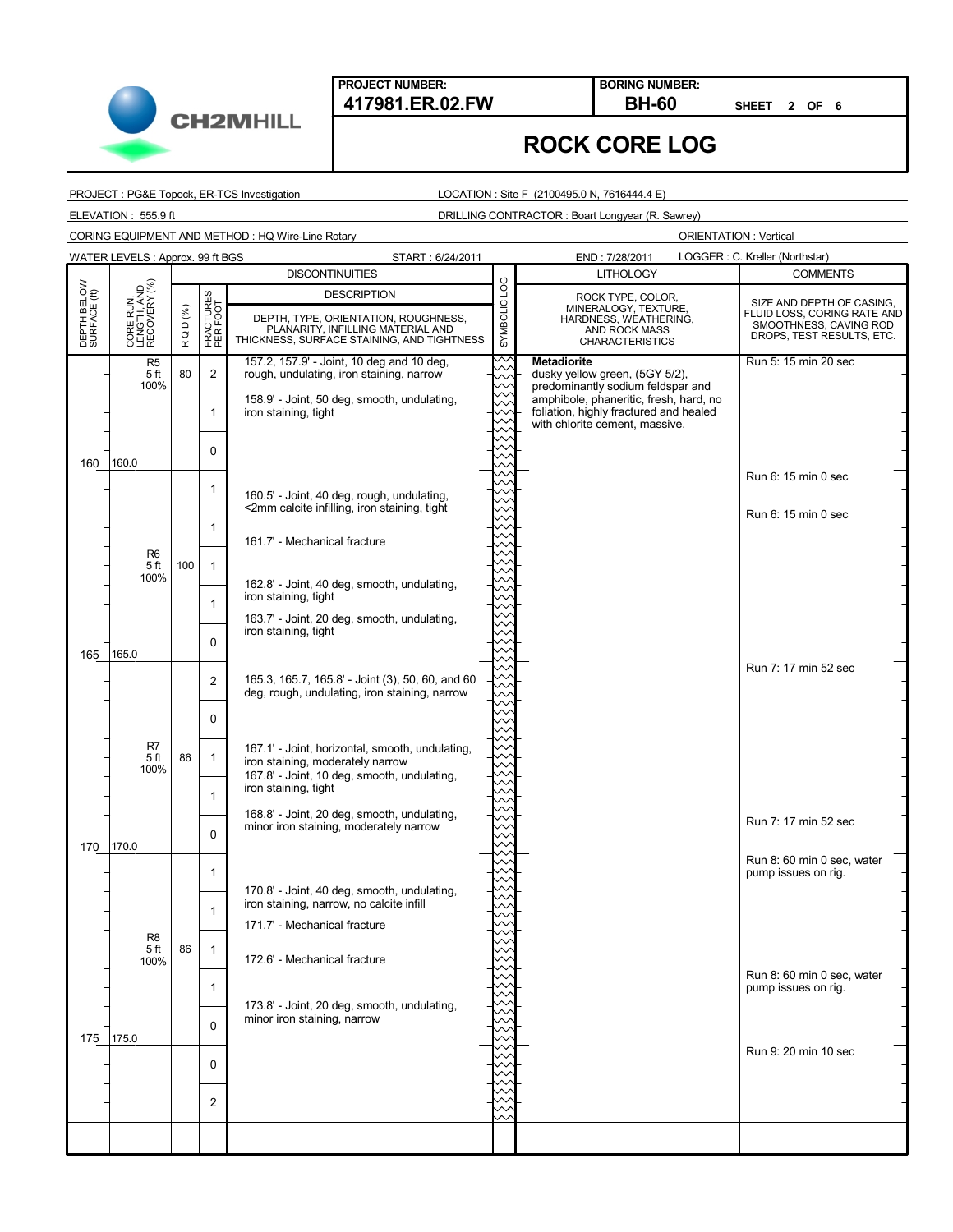

**SHEET 3 OF 6**

# **ROCK CORE LOG**

PROJECT : PG&E Topock, ER-TCS Investigation

LOCATION : Site F (2100495.0 N, 7616444.4 E)

ELEVATION : 555.9 ft DRILLING CONTRACTOR : Boart Longyear (R. Sawrey)

CORING EQUIPMENT AND METHOD : HQ Wire-Line Rotary

**CH2MHILL** 

|                             | WATER LEVELS: Approx. 99 ft BGS<br>LOGGER: C. Kreller (Northstar)<br>START: 6/24/2011<br>END: 7/28/2011 |                               |                               |                                                                                                                                                                                                                                                                                                                                                                                                                               |              |                                                                                                                                                                                                                 |                                                                                                                 |  |
|-----------------------------|---------------------------------------------------------------------------------------------------------|-------------------------------|-------------------------------|-------------------------------------------------------------------------------------------------------------------------------------------------------------------------------------------------------------------------------------------------------------------------------------------------------------------------------------------------------------------------------------------------------------------------------|--------------|-----------------------------------------------------------------------------------------------------------------------------------------------------------------------------------------------------------------|-----------------------------------------------------------------------------------------------------------------|--|
|                             |                                                                                                         |                               |                               | <b>DISCONTINUITIES</b>                                                                                                                                                                                                                                                                                                                                                                                                        |              | <b>LITHOLOGY</b>                                                                                                                                                                                                | <b>COMMENTS</b>                                                                                                 |  |
| DEPTH BELOW<br>SURFACE (ft) | CORE RUN,<br>LENGTH, AND<br>RECOVERY (%)                                                                | D (%)<br>$\circ$<br>$\propto$ | FRACTURES<br>PER FOOT         | <b>DESCRIPTION</b><br>DEPTH, TYPE, ORIENTATION, ROUGHNESS,<br>PLANARITY, INFILLING MATERIAL AND<br>THICKNESS, SURFACE STAINING, AND TIGHTNESS                                                                                                                                                                                                                                                                                 | SYMBOLIC LOG | ROCK TYPE, COLOR,<br>MINERALOGY, TEXTURE,<br>HARDNESS, WEATHERING,<br><b>AND ROCK MASS</b><br><b>CHARACTERISTICS</b>                                                                                            | SIZE AND DEPTH OF CASING,<br>FLUID LOSS, CORING RATE AND<br>SMOOTHNESS, CAVING ROD<br>DROPS, TEST RESULTS, ETC. |  |
|                             | R <sub>9</sub><br>5 ft<br>100%<br>180.0                                                                 | 93                            | $\mathbf{1}$<br>1<br>1        | 176.2, 176.7' - Joint, 20 deg and 30 deg,<br>rough, minor iron staining, stepped, narrow,<br>no calicte infill<br>177.9' - Mechanical fracture<br>178.8' - Joint, 30 deg, rough, undulating, iron<br>staining, moderately narrow<br>179.3, 179.6' - Joint, 35 deg, smooth,                                                                                                                                                    |              | <b>Metadiorite</b><br>dusky yellow green, (5GY 5/2),<br>predominantly sodium feldspar and<br>amphibole, phaneritic, fresh, hard, no<br>foliation, highly fractured and healed<br>with chlorite cement, massive. | Run 9: 20 min 10 sec                                                                                            |  |
| 180                         | R <sub>10</sub><br>5 ft<br>100%                                                                         | 91                            | 1<br>1<br>$\mathbf{1}$        | undulating, no iron staining, tight, no calcite<br>infill<br>180.4' - Joint, 60 deg, smooth, undulating,<br>minor iron staining, tight, no calcite infill<br>181.3' - Mechanical fracture along a plane of<br>weakness, <2mm calcite infilling<br>182' - Mechanical fracture along a plane of<br>weakness, <2mm calcite infilling                                                                                             |              |                                                                                                                                                                                                                 | Run 10: 17 min 37 sec<br>Run 10: 17 min 37 sec                                                                  |  |
| 185                         | 185.0                                                                                                   |                               | 1<br>0                        | 183.5' - Mechanical fracture                                                                                                                                                                                                                                                                                                                                                                                                  |              |                                                                                                                                                                                                                 |                                                                                                                 |  |
|                             | R <sub>11</sub><br>5 ft<br>100%                                                                         | 60                            | 2<br>6<br>$\overline{2}$<br>1 | 185.5' - Joint, 50 deg, smooth, undulating,<br>slight iron staining, tight<br>185.9' - Joint, 50 deg, smooth, undulating,<br>slight iron staining, narrow, chlorite present<br>186.4-186.9' - Joint, 50 deg, smooth,<br>undulating, slight iron staining, narrow to<br>tight. Some mechanical fracturing associated<br>with retrieving core out of barrel, chlorite<br>present<br>187.4' - Joint, 45 deg, smooth, undulating, |              |                                                                                                                                                                                                                 | Run 11: 15 min 31 sec                                                                                           |  |
| 190                         | 190.0                                                                                                   |                               | 0                             | slight iron staining, tight<br>187.9' - Joint, 60 deg, smooth, undulating,<br>slight iron staining, tight, chlorite present<br>188.5' - Joint, 25 deg, smooth, undulating,<br>slight iron staining, tight, chlorite present                                                                                                                                                                                                   |              |                                                                                                                                                                                                                 | Run 11: 15 min 31 sec<br>Run 12: 29 min 30 sec                                                                  |  |
|                             | R <sub>12</sub><br>5 ft<br>100%                                                                         | 78                            | 1<br>$\mathbf{1}$<br>0        | 190.8' - Joint, 35 deg, smooth, undulating,<br>iron staining, tight<br>191.9' - Mechanical fracture                                                                                                                                                                                                                                                                                                                           |              |                                                                                                                                                                                                                 |                                                                                                                 |  |
| 195                         | 195.0                                                                                                   |                               | 3<br>$\overline{2}$           | 193.1' - Joint, 30 deg, smooth, undulating,<br>iron staining, tight<br>193.5' - Mechanical fracture<br>193.9' - Joint, 30 deg, smooth, undulating,<br>iron staining, tight<br>194.3' - Mechanical fracture along a plane of                                                                                                                                                                                                   |              |                                                                                                                                                                                                                 | Run 12: 29 min 30 sec                                                                                           |  |
|                             |                                                                                                         |                               | 1<br>$\Omega$                 | weakness, <2mm calcite infilling<br>194.5' - Joint, 35 deg, smooth, undulating,<br>slight iron staining, tight<br>195.4' - Joint, 60 deg, smooth, undulating,<br>slight iron staining, tight                                                                                                                                                                                                                                  |              |                                                                                                                                                                                                                 | Run 13: 23 min 30 sec                                                                                           |  |
|                             |                                                                                                         |                               |                               |                                                                                                                                                                                                                                                                                                                                                                                                                               |              |                                                                                                                                                                                                                 |                                                                                                                 |  |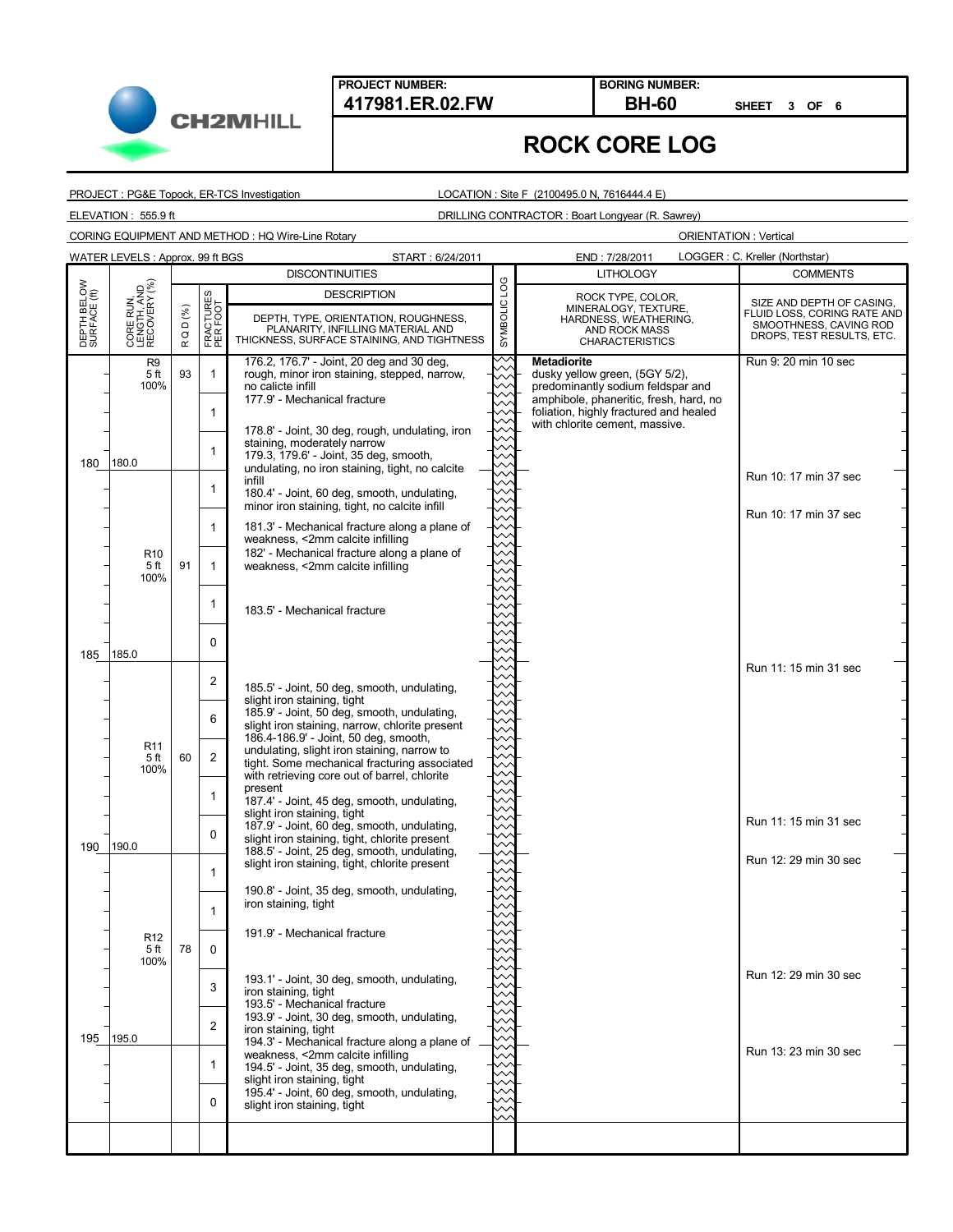

**SHEET 4 OF 6**

## **ROCK CORE LOG**

PROJECT : PG&E Topock, ER-TCS Investigation

LOCATION : Site F (2100495.0 N, 7616444.4 E)

ELEVATION : 555.9 ft DRILLING CONTRACTOR : Boart Longyear (R. Sawrey)

CORING EQUIPMENT AND METHOD : HQ Wire-Line Rotary

**CH2MHILL** 

|                             | WATER LEVELS: Approx. 99 ft BGS<br>LOGGER : C. Kreller (Northstar)<br>END: 7/28/2011<br>START: 6/24/2011 |              |                       |                                                                                                                         |              |                                                                                                                                                         |                                                                                    |
|-----------------------------|----------------------------------------------------------------------------------------------------------|--------------|-----------------------|-------------------------------------------------------------------------------------------------------------------------|--------------|---------------------------------------------------------------------------------------------------------------------------------------------------------|------------------------------------------------------------------------------------|
|                             |                                                                                                          |              |                       | <b>DISCONTINUITIES</b>                                                                                                  |              | <b>LITHOLOGY</b>                                                                                                                                        | <b>COMMENTS</b>                                                                    |
|                             |                                                                                                          |              |                       | <b>DESCRIPTION</b>                                                                                                      |              | ROCK TYPE, COLOR,                                                                                                                                       | SIZE AND DEPTH OF CASING,                                                          |
| DEPTH BELOW<br>SURFACE (ft) | CORE RUN,<br>LENGTH, AND<br>RECOVERY (%)                                                                 | D (%)<br>R Q | FRACTURES<br>PER FOOT | DEPTH, TYPE, ORIENTATION, ROUGHNESS,<br>PLANARITY, INFILLING MATERIAL AND<br>THICKNESS, SURFACE STAINING, AND TIGHTNESS | SYMBOLIC LOG | MINERALOGY, TEXTURE,<br>HARDNESS, WEATHERING,<br>AND ROCK MASS<br><b>CHARACTERISTICS</b>                                                                | FLUID LOSS, CORING RATE AND<br>SMOOTHNESS, CAVING ROD<br>DROPS, TEST RESULTS, ETC. |
|                             | R <sub>13</sub><br>5 ft                                                                                  | 92           | $\mathbf{1}$          | 196.8' - Mechanical fracture                                                                                            |              | <b>Metadiorite</b><br>dusky yellow green, (5GY 5/2),                                                                                                    | Run 13: 23 min 30 sec                                                              |
|                             | 100%                                                                                                     |              | $\Omega$              | 197.9' - Mechanical fracture, calcite present<br>(2mm)                                                                  |              | predominantly sodium feldspar and<br>amphibole, phaneritic, fresh, hard, no<br>foliation, highly fractured and healed<br>with chlorite cement, massive. |                                                                                    |
| 200                         | 200.0                                                                                                    |              | 1                     | 199.5' - Joint, 20 deg, smooth, undulating,                                                                             |              |                                                                                                                                                         |                                                                                    |
|                             |                                                                                                          |              |                       | slight iron staining, no calcite present                                                                                |              |                                                                                                                                                         | Run 14: 39 min 38 sec                                                              |
|                             |                                                                                                          |              | 1<br>1                | 200.9' - Mechanical fracture                                                                                            |              |                                                                                                                                                         | Run 14: 39 min 38 sec                                                              |
|                             | R <sub>14</sub><br>5 ft                                                                                  | 90           | $\overline{1}$        | 201.9' - Mechanical fracture                                                                                            |              |                                                                                                                                                         |                                                                                    |
|                             | 100%                                                                                                     |              |                       | 202.6' - Mechanical fracture                                                                                            |              |                                                                                                                                                         |                                                                                    |
|                             |                                                                                                          |              | $\overline{2}$        | 203.2' - Mechanical fracture                                                                                            |              |                                                                                                                                                         |                                                                                    |
|                             |                                                                                                          |              |                       | 203.8' - Mechanical fracture                                                                                            |              |                                                                                                                                                         |                                                                                    |
| 205                         | 205.0                                                                                                    |              | 1                     | 204.4' - Mechanical fracture                                                                                            |              |                                                                                                                                                         |                                                                                    |
|                             |                                                                                                          |              | 0                     |                                                                                                                         |              |                                                                                                                                                         | Run 15: unknown                                                                    |
|                             |                                                                                                          |              |                       | 206' - Mechanical fracture                                                                                              |              |                                                                                                                                                         |                                                                                    |
|                             |                                                                                                          |              | $\overline{2}$        |                                                                                                                         |              |                                                                                                                                                         |                                                                                    |
|                             | R <sub>15</sub><br>5 ft                                                                                  | 93           | $\mathbf 0$           | 206.9' - Mechanical fracture                                                                                            |              |                                                                                                                                                         |                                                                                    |
|                             | 100%                                                                                                     |              |                       |                                                                                                                         |              |                                                                                                                                                         |                                                                                    |
|                             |                                                                                                          |              | $\overline{c}$        | 208' - Mechanical fracture                                                                                              |              |                                                                                                                                                         |                                                                                    |
|                             |                                                                                                          |              |                       | 208.6' - Mechanical fracture                                                                                            |              |                                                                                                                                                         | Run 15: unknown                                                                    |
| 210                         | 210.0                                                                                                    |              | 0                     |                                                                                                                         |              |                                                                                                                                                         |                                                                                    |
|                             |                                                                                                          |              | $\overline{c}$        | 210.4' - Mechanical fracture along a                                                                                    |              |                                                                                                                                                         | Run 16: 15 min 0 sec                                                               |
|                             |                                                                                                          |              |                       | preferential plane, <2mm calcite infilling<br>210.9' - Mechanical fracture along a                                      |              |                                                                                                                                                         |                                                                                    |
|                             |                                                                                                          |              | $\Omega$              | preferential plane, <2mm calcite infilling                                                                              |              |                                                                                                                                                         |                                                                                    |
|                             | R <sub>16</sub><br>5 ft<br>100%                                                                          | 93           | 2                     | 212' - Mechanical fracture along a<br>preferential plane, <2mm calcite infilling                                        |              |                                                                                                                                                         |                                                                                    |
|                             |                                                                                                          |              | $\Omega$              | 212.9' - Mechanical fracture                                                                                            |              |                                                                                                                                                         | Run 16: 15 min 0 sec                                                               |
|                             |                                                                                                          |              | $\Omega$              | 214.3' - Mechanical fracture                                                                                            |              |                                                                                                                                                         |                                                                                    |
|                             | 215 215.0                                                                                                |              |                       | 214.7' - Mechanical fracture                                                                                            |              |                                                                                                                                                         |                                                                                    |
|                             |                                                                                                          |              | 1                     | 215.1' - Mechanical fracture along a<br>preferential plane, <2mm calcite infilling                                      |              |                                                                                                                                                         | Run 17: 12 min 29 sec                                                              |
|                             |                                                                                                          |              |                       |                                                                                                                         |              |                                                                                                                                                         |                                                                                    |
|                             |                                                                                                          |              | $\Omega$              |                                                                                                                         |              |                                                                                                                                                         |                                                                                    |
|                             |                                                                                                          |              |                       |                                                                                                                         |              |                                                                                                                                                         |                                                                                    |
|                             |                                                                                                          |              |                       |                                                                                                                         |              |                                                                                                                                                         |                                                                                    |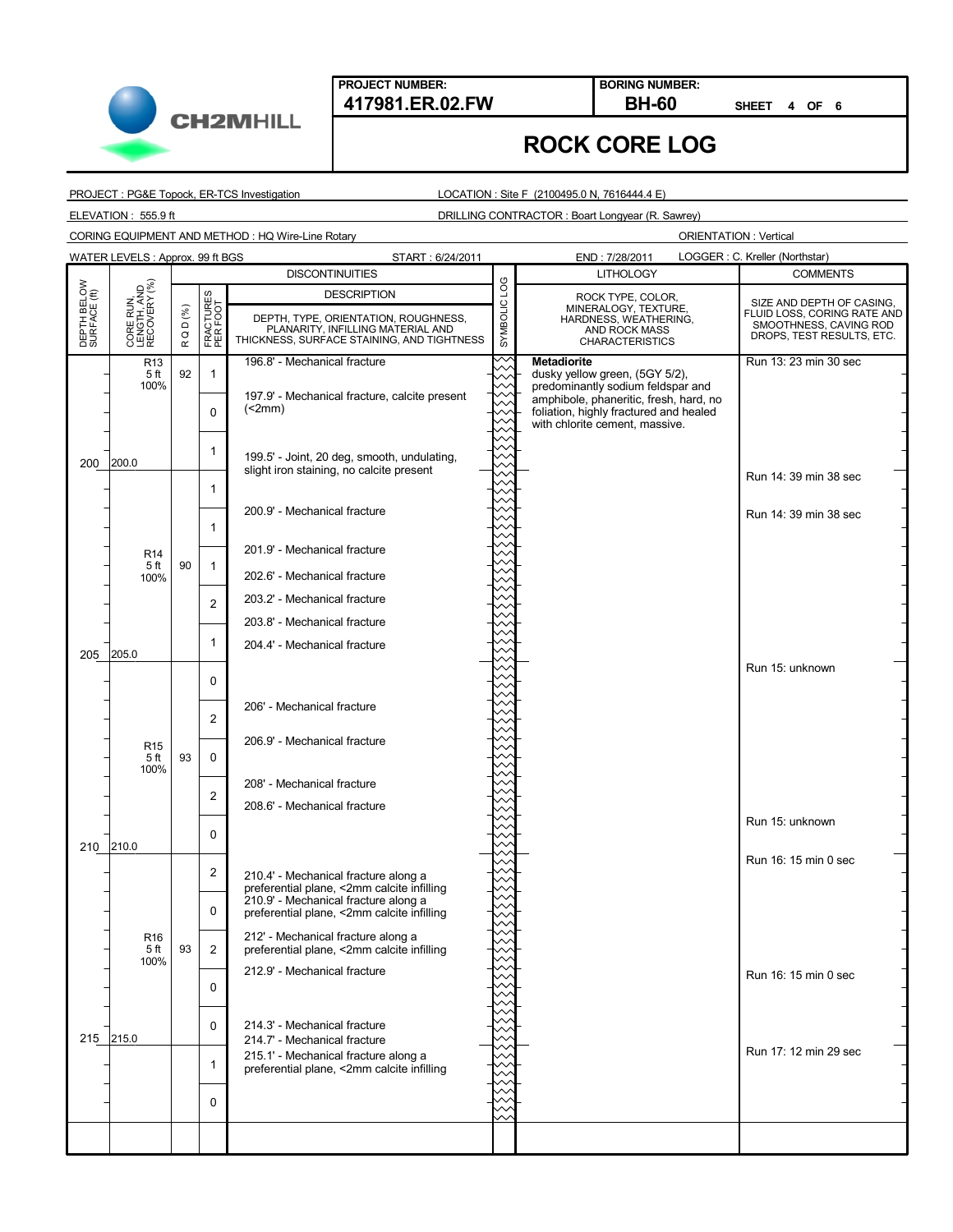

**SHEET 5 OF 6**

## **ROCK CORE LOG**

PROJECT : PG&E Topock, ER-TCS Investigation

LOCATION : Site F (2100495.0 N, 7616444.4 E)

ELEVATION : 555.9 ft DRILLING CONTRACTOR : Boart Longyear (R. Sawrey)

CORING EQUIPMENT AND METHOD : HQ Wire-Line Rotary

|                             | LOGGER: C. Kreller (Northstar)<br>WATER LEVELS: Approx. 99 ft BGS<br>START: 6/24/2011<br>END: 7/28/2011 |                              |                       |                                                                                                                                               |              |                                                                                                                                     |                                                                                    |  |
|-----------------------------|---------------------------------------------------------------------------------------------------------|------------------------------|-----------------------|-----------------------------------------------------------------------------------------------------------------------------------------------|--------------|-------------------------------------------------------------------------------------------------------------------------------------|------------------------------------------------------------------------------------|--|
|                             |                                                                                                         |                              |                       | <b>DISCONTINUITIES</b>                                                                                                                        |              | <b>LITHOLOGY</b>                                                                                                                    | <b>COMMENTS</b>                                                                    |  |
|                             |                                                                                                         |                              |                       | <b>DESCRIPTION</b>                                                                                                                            |              | ROCK TYPE, COLOR,<br>MINERALOGY, TEXTURE,                                                                                           | SIZE AND DEPTH OF CASING,                                                          |  |
| DEPTH BELOW<br>SURFACE (ft) | CORE RUN,<br>LENGTH, AND<br>RECOVERY (%)                                                                | D(%)<br>$\circ$<br>$\propto$ | FRACTURES<br>PER FOOT | DEPTH, TYPE, ORIENTATION, ROUGHNESS,<br>PLANARITY, INFILLING MATERIAL AND<br>THICKNESS, SURFACE STAINING, AND TIGHTNESS                       | SYMBOLIC LOG | HARDNESS, WEATHERING,<br>AND ROCK MASS<br><b>CHARACTERISTICS</b>                                                                    | FLUID LOSS, CORING RATE AND<br>SMOOTHNESS, CAVING ROD<br>DROPS, TEST RESULTS, ETC. |  |
|                             | R <sub>17</sub><br>5 ft<br>100%                                                                         | 88                           | $\mathbf{1}$          | 217.5' - Joint, 30 deg, smooth, undulating,<br><2mm calcite infilling, no iron staining, tight                                                |              | <b>Metadiorite</b><br>dusky yellow green, (5GY 5/2),<br>predominantly sodium feldspar and<br>amphibole, phaneritic, fresh, hard, no | Run 17: 12 min 29 sec                                                              |  |
|                             |                                                                                                         |                              | $\mathbf{1}$          | 218.7' - Mechanical fracture                                                                                                                  |              | foliation, highly fractured and healed<br>with chlorite cement, massive.                                                            |                                                                                    |  |
| 220                         | 220.0                                                                                                   |                              | $\mathbf{1}$          | 219.4' - Mechanical fracture                                                                                                                  |              |                                                                                                                                     |                                                                                    |  |
|                             |                                                                                                         |                              | 0                     |                                                                                                                                               |              |                                                                                                                                     | Run 18: 17 min 10 sec                                                              |  |
|                             |                                                                                                         |                              | $\mathbf{1}$          | 221.3' - Mechanical fracture                                                                                                                  |              |                                                                                                                                     | Run 18: 17 min 10 sec                                                              |  |
|                             | R <sub>18</sub><br>5 ft<br>100%                                                                         | 95                           | $\mathbf{1}$          | 222' - Mechanical fracture                                                                                                                    |              |                                                                                                                                     |                                                                                    |  |
|                             |                                                                                                         |                              | $\mathbf{1}$          | 223.5' - Mechanical fracture along a plane of<br>weakness, <2mm calcite infilling                                                             |              |                                                                                                                                     |                                                                                    |  |
|                             | 225 225.0                                                                                               |                              | $\mathbf{1}$          | 224.3' - Mechanical fracture along a plane of<br>weakness, <2mm calcite infilling                                                             |              |                                                                                                                                     |                                                                                    |  |
|                             |                                                                                                         |                              | $\mathbf 0$           |                                                                                                                                               |              |                                                                                                                                     | Run 19: 21 min 30 sec                                                              |  |
|                             |                                                                                                         |                              | $\mathbf 0$           |                                                                                                                                               |              |                                                                                                                                     |                                                                                    |  |
|                             | R <sub>19</sub><br>5 ft<br>100%                                                                         | 100                          | $\mathbf{1}$          | 227.3' - Mechanical fracture                                                                                                                  |              |                                                                                                                                     |                                                                                    |  |
|                             |                                                                                                         |                              | 1                     | 228.8' - Mechanical fracture                                                                                                                  |              |                                                                                                                                     |                                                                                    |  |
| 230                         | 230.0                                                                                                   |                              | 0                     |                                                                                                                                               |              |                                                                                                                                     | Run 19: 21 min 30 sec                                                              |  |
|                             |                                                                                                         |                              | $\overline{2}$        | 230.0-230.7' - Joint, 45 deg, smooth,<br>undulating, <2mm calcite infilling, iron<br>staining, narrow                                         |              | 230.0-230.7' - cemented, breccia<br>zone.                                                                                           | Run 20: 20 min 6 sec,<br>increase in water<br>production (230-231' bgs)            |  |
|                             |                                                                                                         |                              | 2                     | 230.9' - Joint, 45 deg, smooth, undulating,<br><2mm calcite infilling, iron staining, tight<br>231.2, 231.4' - Mechanical fracture along a    |              |                                                                                                                                     |                                                                                    |  |
|                             | R <sub>20</sub><br>5 ft<br>100%                                                                         | 70                           | $\mathbf{1}$          | preferential plane, iron staining, <2mm<br>calcite infilling<br>232.4' - Joint, 15 deg, smooth, undulating,                                   |              |                                                                                                                                     |                                                                                    |  |
|                             |                                                                                                         |                              | $\mathbf{1}$          | <2mm calcite infilling, iron staining, narrow<br>233.4' - Joint, 20 deg, smooth, undulating,<br><2mm calcite infilling, iron staining, narrow |              |                                                                                                                                     | Run 20: 20 min 6 sec                                                               |  |
|                             | 235 235.0                                                                                               |                              | 0                     |                                                                                                                                               |              |                                                                                                                                     |                                                                                    |  |
|                             |                                                                                                         |                              | $\mathbf 0$           |                                                                                                                                               |              |                                                                                                                                     | Run 21: 12 min 20 sec                                                              |  |
|                             |                                                                                                         |                              | $\mathbf{1}$          |                                                                                                                                               |              |                                                                                                                                     |                                                                                    |  |
|                             |                                                                                                         |                              |                       |                                                                                                                                               |              |                                                                                                                                     |                                                                                    |  |
|                             |                                                                                                         |                              |                       |                                                                                                                                               |              |                                                                                                                                     |                                                                                    |  |